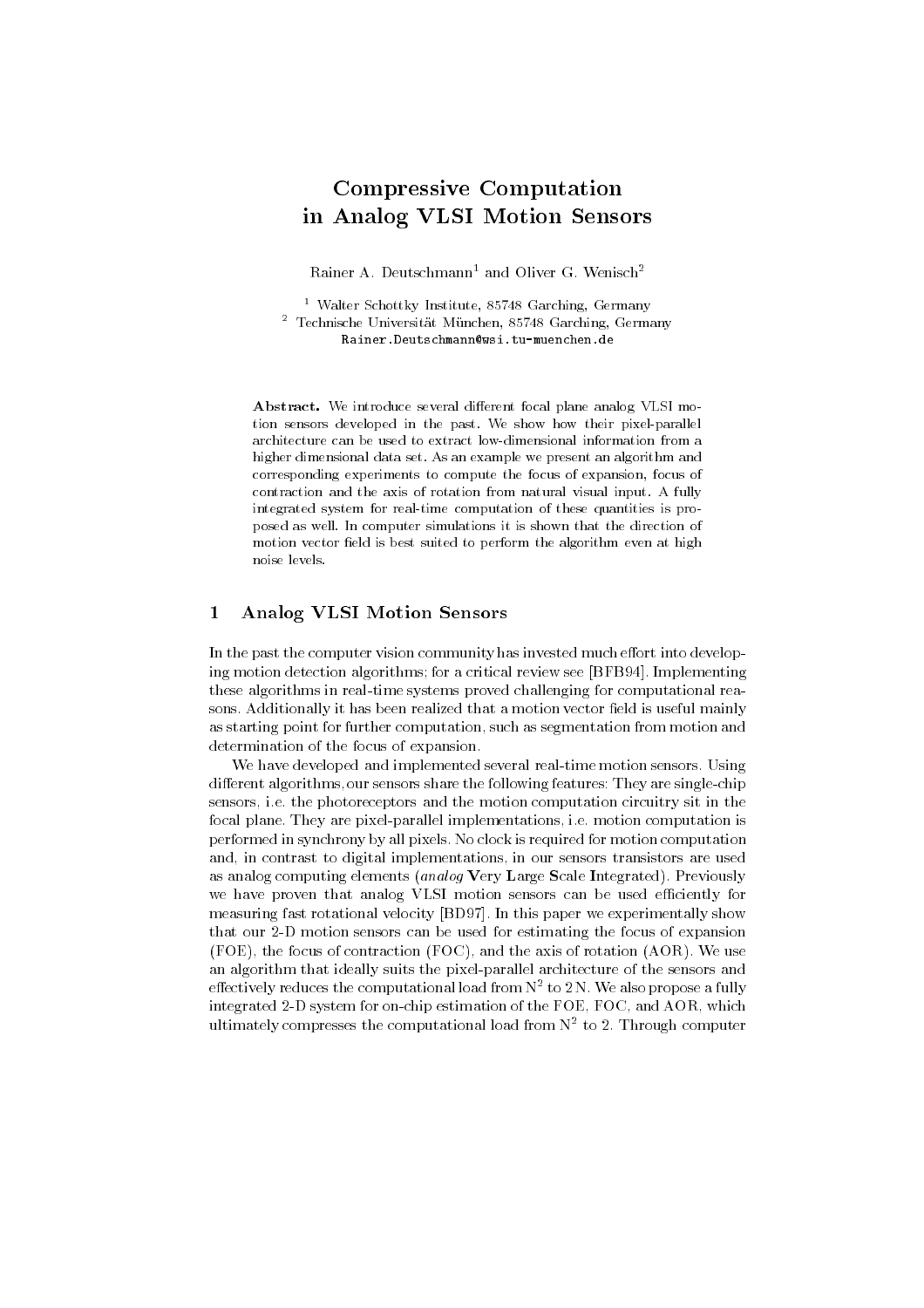

Fig. 1. Mean motion output  $u_x$  of one pixel of the Gradient2d sensor for different stimulus velocities.

simulations we have investigated the robustness of the proposed system to noise and low-contrast input.

Our motion sensors fall into two different categories:

- 1. Feature-based sensors generally look for features, such as edges, in the visual field and track them over time. Based on edge tracking for example the sensors reported in [DHK97] compute the direction of motion (DOM) vector field.
- 2. Gradient-based sensors instead use local temporal and spatial derivatives of the light intensity to compute motion. An implementation of the so-called gradient model, which yields velocity independent of spatial frequency and contrast, has been reported [DK98a]. The "Gradient2d" sensor implements an even simpler model for computing the motion vector field  $(u_x, u_y)$  [DK98b]:

$$
u_x = u_o \frac{\partial I}{\partial t} \tanh\left(\frac{\partial I}{\partial x}\lambda\right) \tag{1}
$$

$$
u_y = u_o \frac{\partial I}{\partial t} \tanh\left(\frac{\partial I}{\partial y}\lambda\right) \tag{2}
$$

where  $I(x, y, t)$  is the light intensity distribution on the focal plane,  $\partial I/\partial x$ and  $\partial I/\partial y$  are both spatial derivatives,  $\partial I/\partial t$  is the temporal derivative,  $u_o$ and  $\lambda$  are constants. The spatial derivatives are discretely approximated in the implementation. The sensor output  $u_x$  of one pixel for different stimulus velocities and orientations is shown in Figure 1. The motion output for higher velocities saturates due to low pass ltering in the photoreceptors and thus becomes direction of motion like.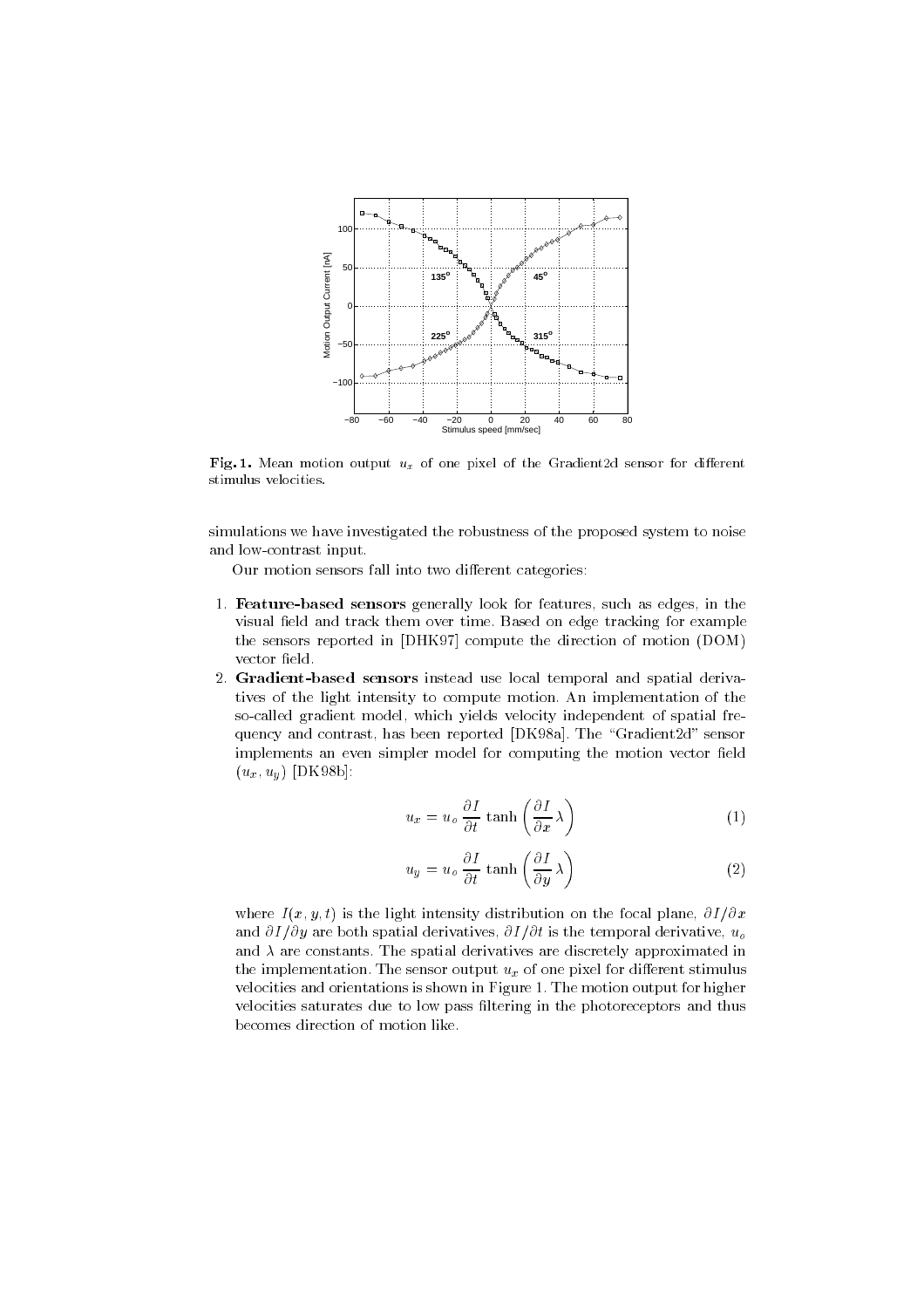The compressive computation algorithms of this work are valid for motion vector fields of both categories described above. We present experimental results obtained with a Gradient array of the Gradient Contract in

# 2 Determining Axis of Rotation and Focus of Expansion

The FOE of a velocity flow field can be obtained analytically by solving an overdetermined system of  $U(N^*)$  equations [HS93], where NXN is the array size. We extend the idea proposed in [Bor94] to general flow fields and reduce the computational load to  $\mathcal{O}(N)$  by using row and column averages. The X component of the FOE is given by the position of the zero crossing (ZC) of the column average of  $u_x$ , the X component of the corresponding motion vectors. If there are multiple ZCs, the one with the maximal slope is to be taken. The FOE Y component and the AOR location are given accordingly:

$$
x^{FOE} = ZC_x \left( \sum_y u_x(x, y) \right) \qquad y^{FOE} = ZC_y \left( \sum_x u_y(x, y) \right) \qquad (3)
$$

$$
x^{AOR} = ZC_x \left( \sum_y u_y(x, y) \right) \qquad y^{AOR} = ZC_y \left( \sum_x u_x(x, y) \right) \tag{4}
$$

Our motion sensors now can be used not only to compute the motion vector field  $u(x, y)$  in real time, but also the row and column averages: The pixel array is addressed by one row and one column scanner, and the motion vector components are represented as bidirectional currents. Thus by gating out one entire row or column, the vector sum is obtained automatically. All N row sums and N column sums are read into a computer, where the ZCs and thus the FOE or AOR is determined. Since only 2N instead of  $N^2$  operations are required, the FOE and AOR can be determined very fast. We achieve frame rates beyond

#### 2.1 Axis of Rotation

We start with describing experimental results on estimating the AOR. We rotate different gray value images in the field of view of the sensor. With a digital computer we continously read out the motion vector field and the row and column averages as computed by the sensor. The vector field is simply read out and displayed for illustration. For AOR/FOE estimation only the averages are necessary. In Figure 2 we show a snapshot of the sensor data as a 'wagon wheel' stimulus was rotating in front of the sensor. In the lower right corner the stimulus as seen by the on-chip photoreceptors is shown. The solid curve in the horizontal graph represents the Y component of the column sum as computed by the sensor, the dotted line is obtained when the vector field is summed external of the sensor; correspondingly, the vertical graph represents the X component of the row averages. It can be seen that the motion vector field clearly reflects the motion of the stimulus. Most importantly, the zero crossing of the row and column average, as shown in Equation 4, obviously marks the location of the AOR.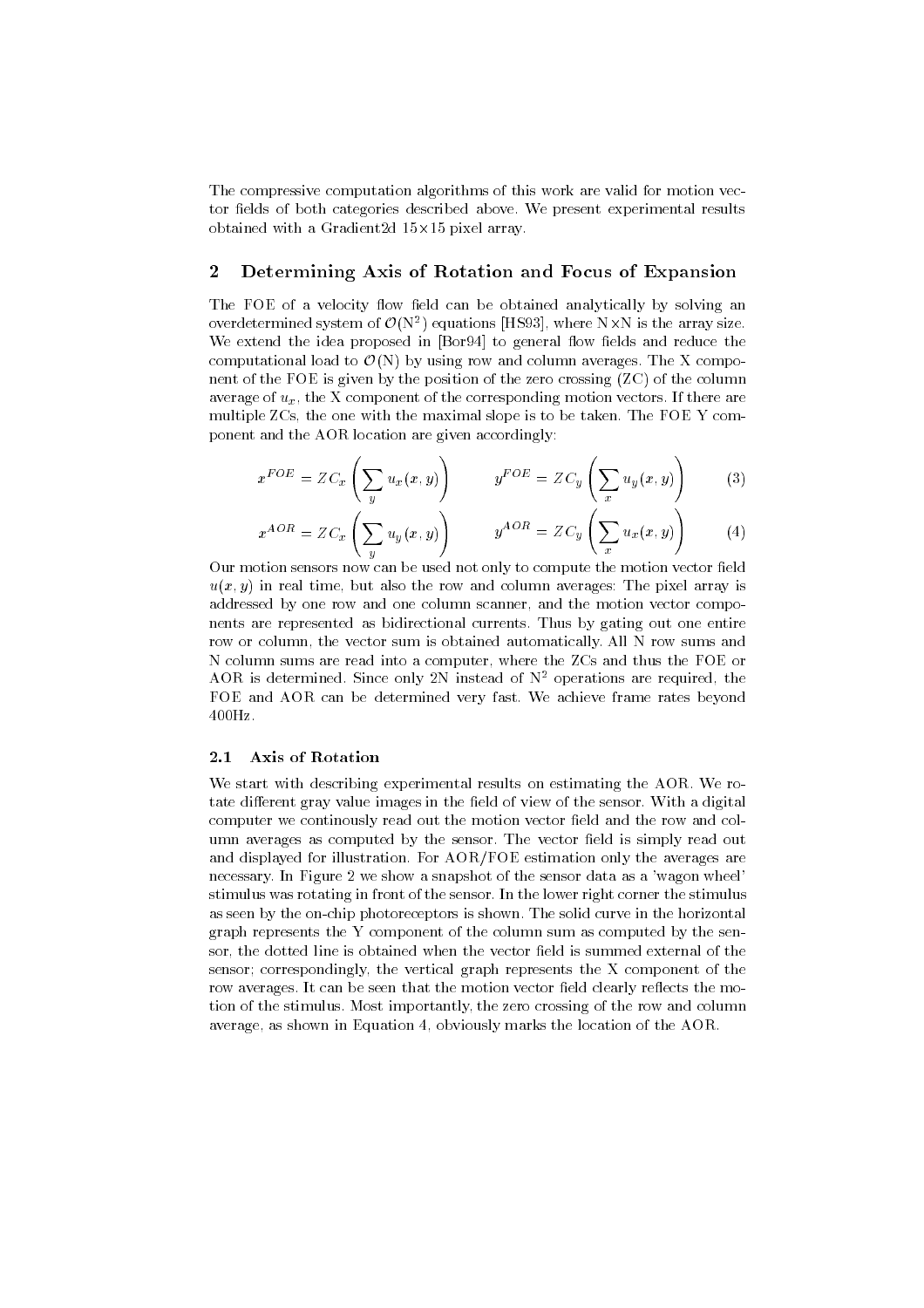

Fig. 2. Upper left: Motion vector field as computed by the sensor. Lower left: Column sum of the Y component, upper right: Row sum of the X component of the motion vectors. Lower right: Visual input as seen by the sensor.



Fig. 3. Determining AOR from a dense flow field.

In Figure 3 a stimulus was used which produced an even denser motion vector field. Once again in the row and column averages computed by the sensor the AOR clearly stands out.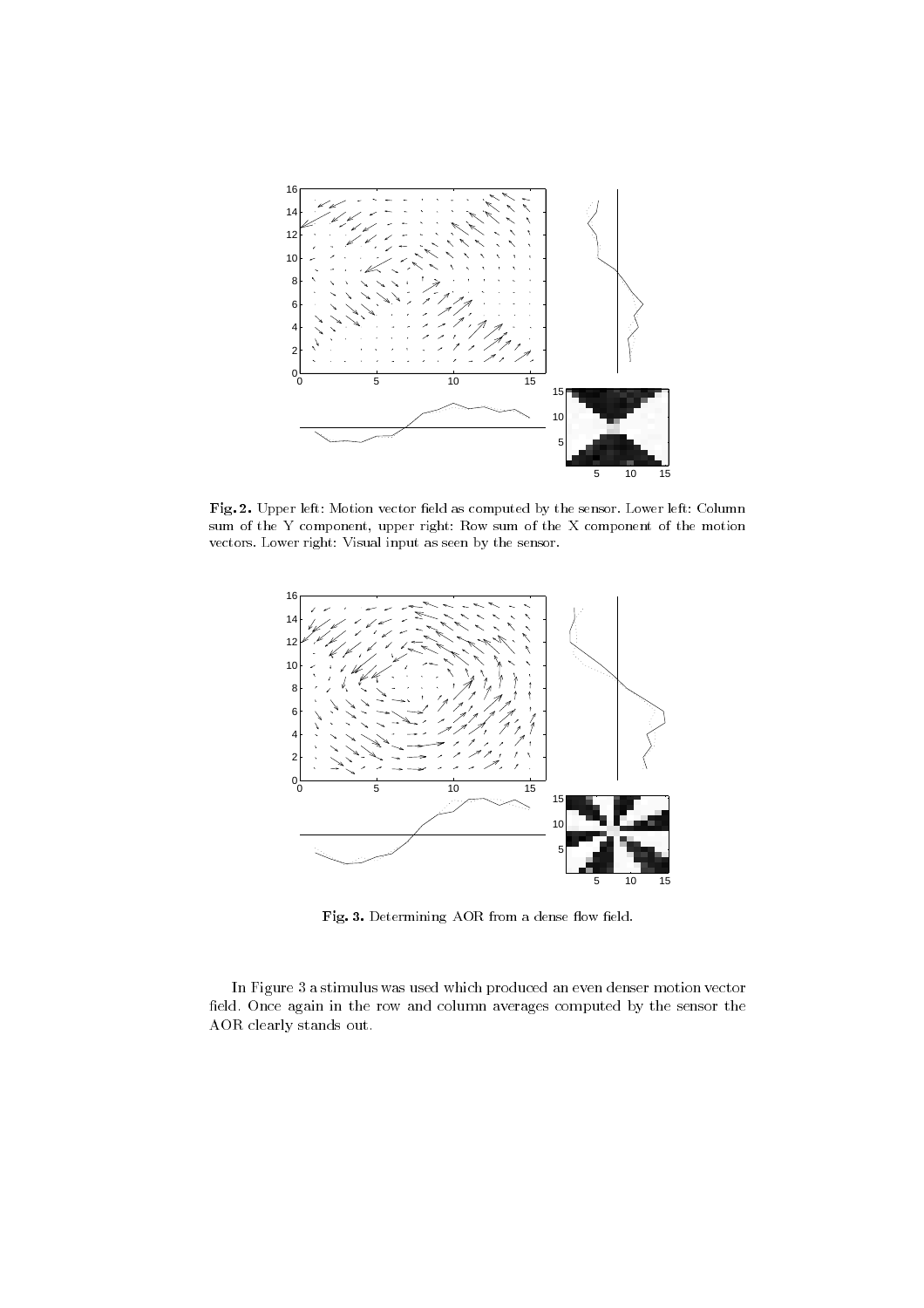#### 2.2 Focus of Expansion



Fig. 4. Determining FOC. Horizontal and vertical graphs represent column and row averages of X and Y components of the motion vectors, respectively.

In order to simulate approaching or receding ego-motion we have rotated a spiral in front of the sensor. In Figure 4 the situation for receding ego-motion is captured: The motion flow field clearly is directed towards the FOC, and the ZCs of the row and column averages indicate its location correctly; see Equation 3. For approaching ego-motion the sensor computes an expanding motion flow field, and the corresponding row and column averages yield the FOE.

### 2.3 Accuracy

In order to determine how accurately the sensor could determine the AOR and FOE/FOC, we have recorded the row and column averages from the sensor chip several times while the stimulus was rotating at a fixed location. As described above, the location of the AOR was determined from the zero crossing of the appropriate component of the row and column averages as computed by the sensor. We find an absolute error for the X and Y component of  $0.21$  and  $0.29$ pixels respectively, the relative error with respect to the array size being 1.4% and 1.9%. These values are surprisingly low. We expect a reliable operation even under less ideal conditions.

We have tested how the estimate of the AOR would be influenced by partial occlusions of the visual field of the sensor. For that purpose we were using a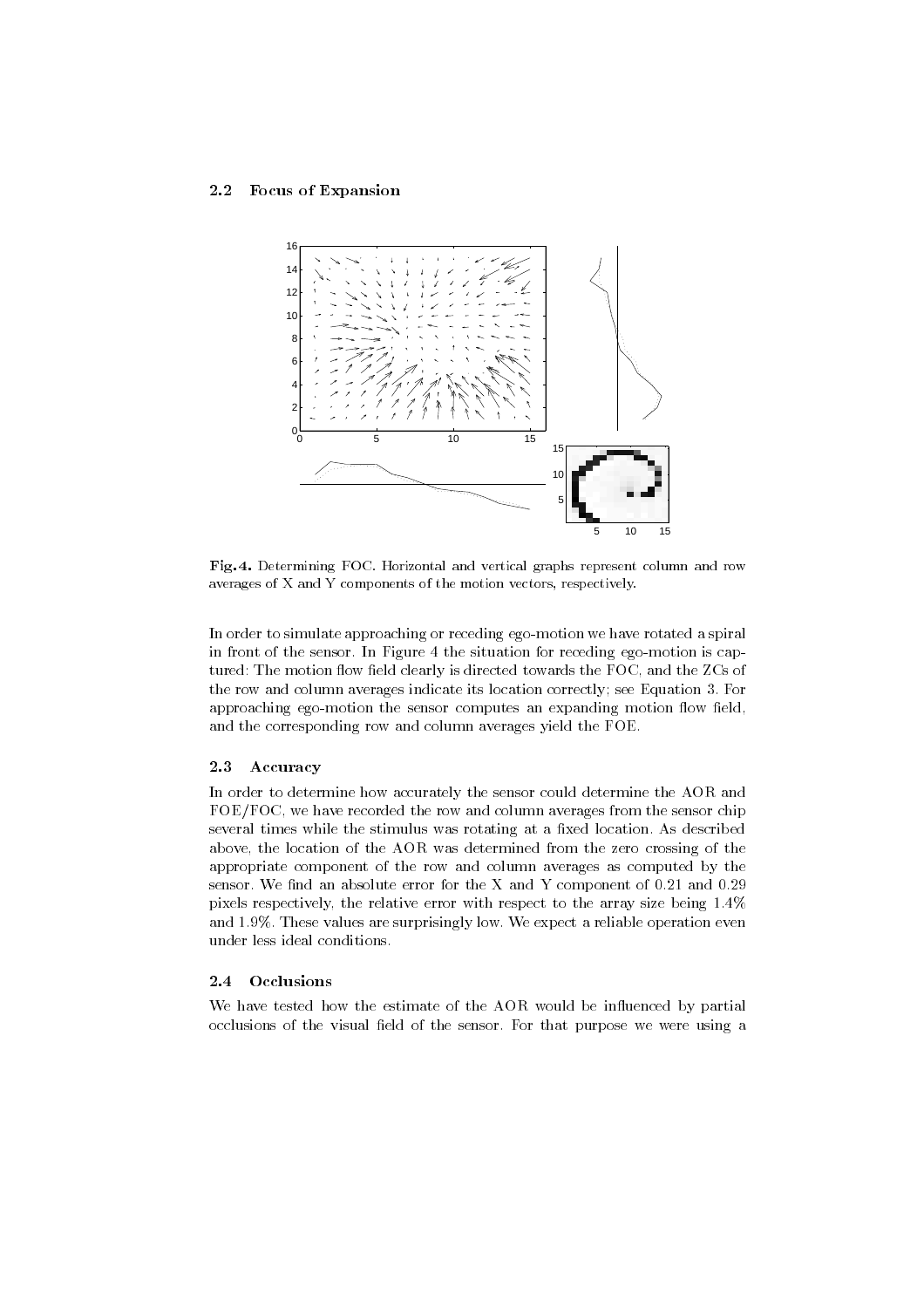

Fig. 5. Sensor output for occluded input. Lower right: Unoccluded input.

rotating sine wave stimulus and occluded about a quarter of it; cf. Figure 5. We have measured the AOR for several different occlusion scenarios, all of which only left three quarters of the full image information to the sensor. The surprising result is that the errors in estimating the AOR did not increase significantly as compared to the non-occluded situation: We find relative errors of 1.8% and 2.3% for the X and Y component, respectively. As can be seen, though, the averages obtained from the occluded areas are less strong, and the slope at the ZC becomes shallower. For that reason the estimate of the AOR becomes less reliable for stronger occlusions.

## 2.5 2-D FOE On-a-Chip

As we have shown that the compressive computation approach with our analog VLSI sensor is successful, we are now planning a single chip system that also takes over the task of finding the ZC from the row and column averages. The row and column averages are computed from the motion vector field and are then smoothed by a lateral resistive net. Similar to the 1-D design of Indiveri et. al. [IKK95] subsequently the zero crossing with the steepest slope is determined and its location is reported as a single 2-D vector. Thus AOR, FOE or FOC can directly be read off the sensor chip in true real time.

We have carried out computer simulations in order to determine the proposed systems' robustness against noise in the motion vector field, and to find out which motion detection algorithm performs best. We find three main results. First, there is a minimum in the mean absolute deviation of the computed AOR from the true AOR depending on the smoothing length  $\sigma$ ; cf. Figure 6. This is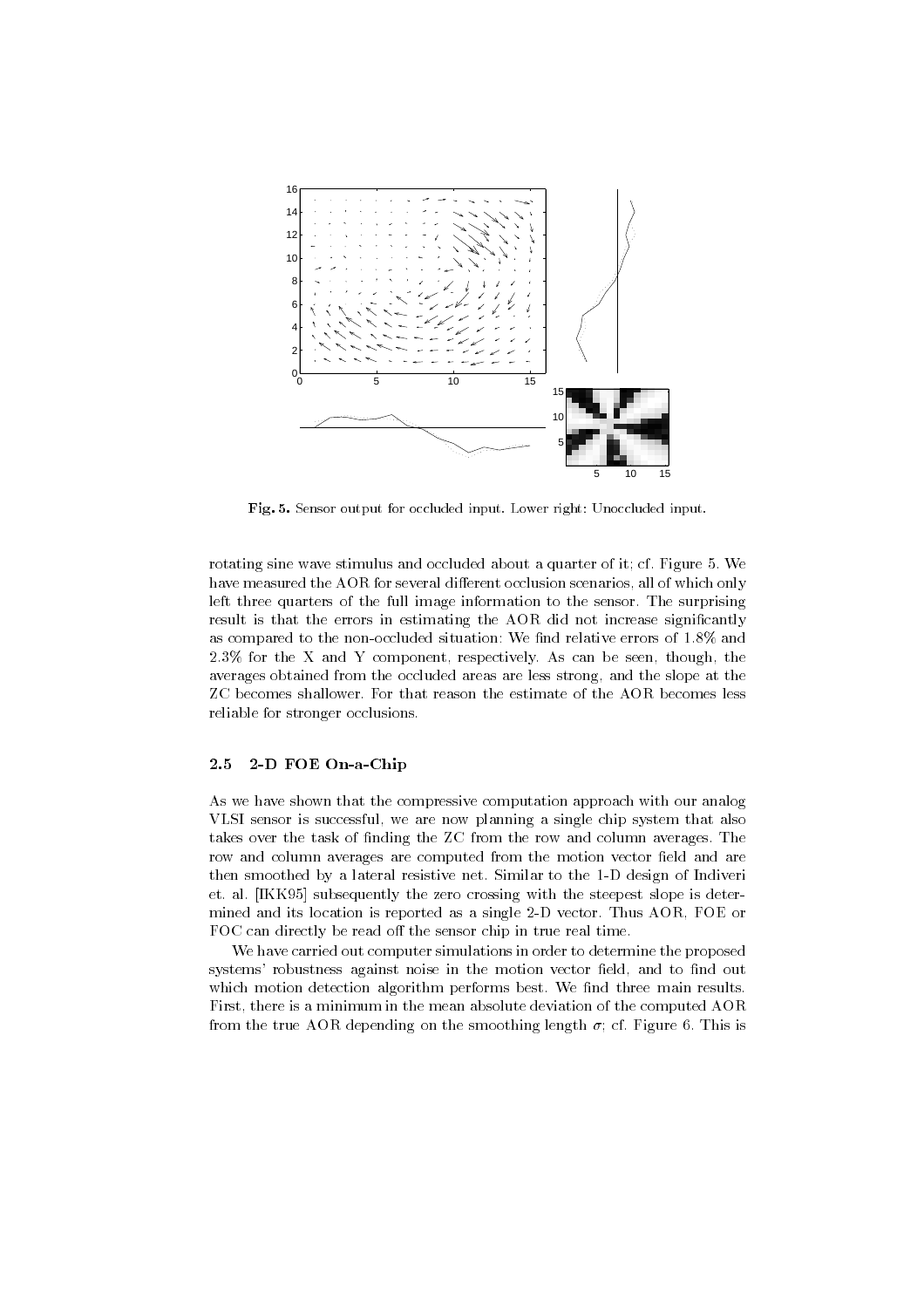

Fig. 6. Simulation result: Sensor performance for varying degree of smoothing.

because of the tradeoff between the positive effect of noise rejection with shortscale smoothing and the erroneous shift of the ZC at large smoothing lengths. Second, it has turned out that the vector field of type direction of motion is best suited for determining the FOE, FOC, and AOR when using our proposed algorithm. The mean absolute error of about 0.3 pixels corresponds well with the measurement results presented in Section 2. Third, Figure 7 reveals that the direction of motion sensor is most insensitive against noise. The saturation of the error curves is due to the finite size of the pixel array.

# 3 Summary

After briefly introducing different types of analog VLSI motion sensors we have described how their pixel-parallel architecture can favourably be used for computational tasks where from a higher dimensional data set lower dimensional information is to be extracted. As an example we described an algorithm for finding the FOE, FOC and AOR. Using a gradient based 2-D motion sensor we experimentally demonstrated that these quantities can robustly be determined from natural visual input. Finally we proposed a fully integrated 2-D system for real-time estimation of FOE, FOC and AOR and investigated in computer simulations its performance at the presence of noise. We find that direction of motion sensors perform most robust. Future work will concentrate on the imple mentation of the integrated system.

Acknowledgements: We would like to thank C. Koch for his support and J. L. van Hemmen for helpful discussions.